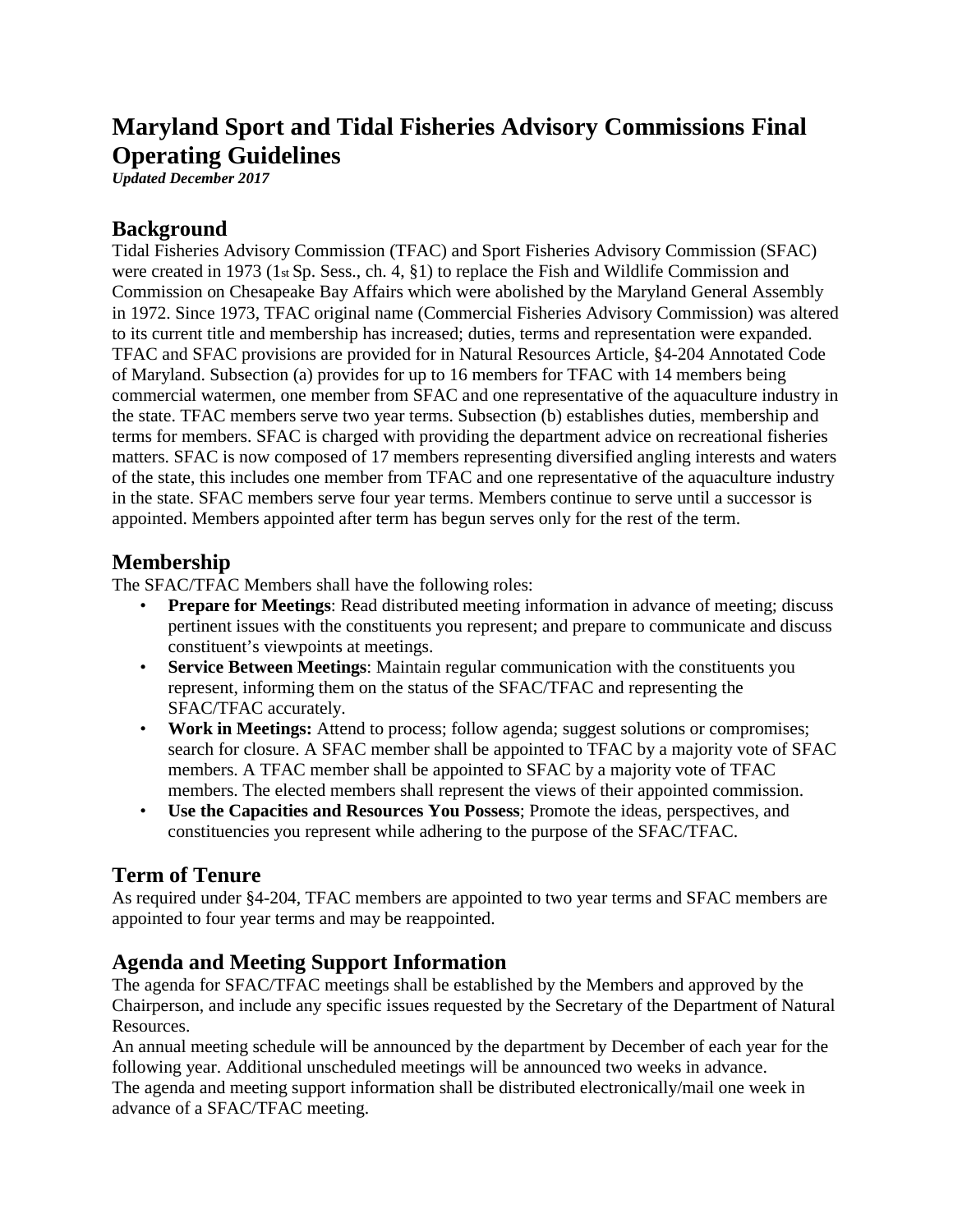## **Attendance**

The SFAC/TFAC membership is extended to each member as an individual based upon their interest and expertise.

- Proxy Attendees. A single, designated proxy may be nominated to serve on behalf of SFAC/TFAC commissioners.
- In the event that you are unable to attend a meeting, you must notify the DNR staff person assigned to the SFAC/TFAC within 48 hours of the meeting. The DNR staff person will work with you to obtain and provide your input to the SFAC/TFAC.
- The DNR staff person will notify SFAC/TFAC members if a meeting is to be canceled for lack of a quorum.
- If a Member is unable to attend 75% of SFAC/TFAC meetings during a calendar year, the Secretary of DNR will review the situation and may recommend to the Appointment's office that the Commissioner be removed and an alternate be designated.

# **Quorum**

A quorum is a simple majority of appointed Members.

## **Communication Ground Rules**

The SFAC/TFAC is asked to consider each suggested ground rule in an effort to facilitate group discussions:

1) Only SFAC/TFAC Members (or approved proxy attendees) will sit at the meeting table.

2) Members will strive to focus on their values and interests, not their positions.

3) Only one member will speak at a time, each member will have equal opportunity to participate.

4) Each Member will focus on the agenda issue to keep the discussion moving forward.

5) Each Member will respect all other Members and individuals of the public that may be in attendance at meetings.

6) Each Member will strive to listen actively and be open-minded.

7) Public observers will be allowed to address the SFAC/TFAC at a designated time period on the agenda for each meeting.

For topics that are not on the agenda, the Chairperson will use a public sign-up list in deciding how to allocate the available time on the agenda to the number of people who want to speak.

For topics that are on the agenda, the Chairperson will provide limited opportunity for comment, taking into account the time allotted on the agenda for the topic.

8) Motions. Commission members may make a motion.

The motion shall be written down as part of the meeting motions/action items summary.

A motion shall be followed by an equitable amount of time for discussion amongst members and an equitable amount of time for public comment.

Discussion shall be limited to the merits of the immediately pending question or issue.

The Chairperson is responsible for allocating discussion and comment time.

Following the discussion and comment period, the motion shall be seconded by a Commission member, other than the member who made the original motion.

A seconded motion shall be approved by the majority of the Commission members in order to be adopted.